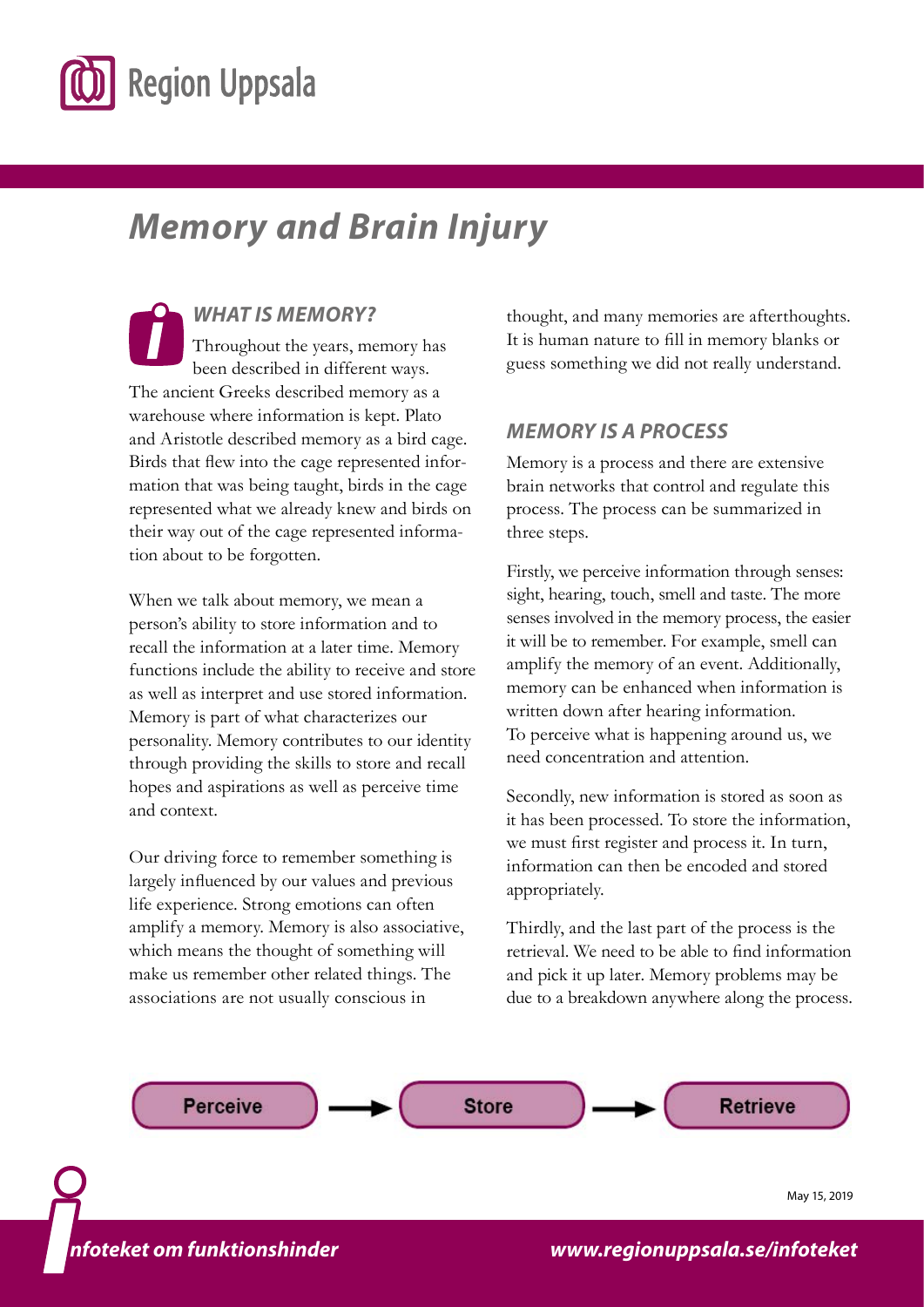There is no one center in the brain for storing memories, instead many parts of the brain are involved in the process. Where memories, or parts of memories, are stored is determined at the time of entry by the type of task the memory is stored for. The Hippocampus is an important structure in the brain when it comes to memory for events and facts. The Hippocampus is found in the inner part of the temporal lobe and is central to connecting the memory networks. It is described as the center that binds memories into a whole.

### *MEMORY SYSTEMS*

Memory is divided into working memory and long-term memory. Working memory is about keeping current information available for a short while. Long-term memory is a more lasting memory which consists of several different subsystems that have interacting functions. The most familiar long-term memory systems are memory for events (episodic memory) and memory for facts (semantic memory). The longterm memory system also includes the memory of skills (procedural memory) and memory for identifying objects and orienting ourselves in the outside world (perceptual memory).



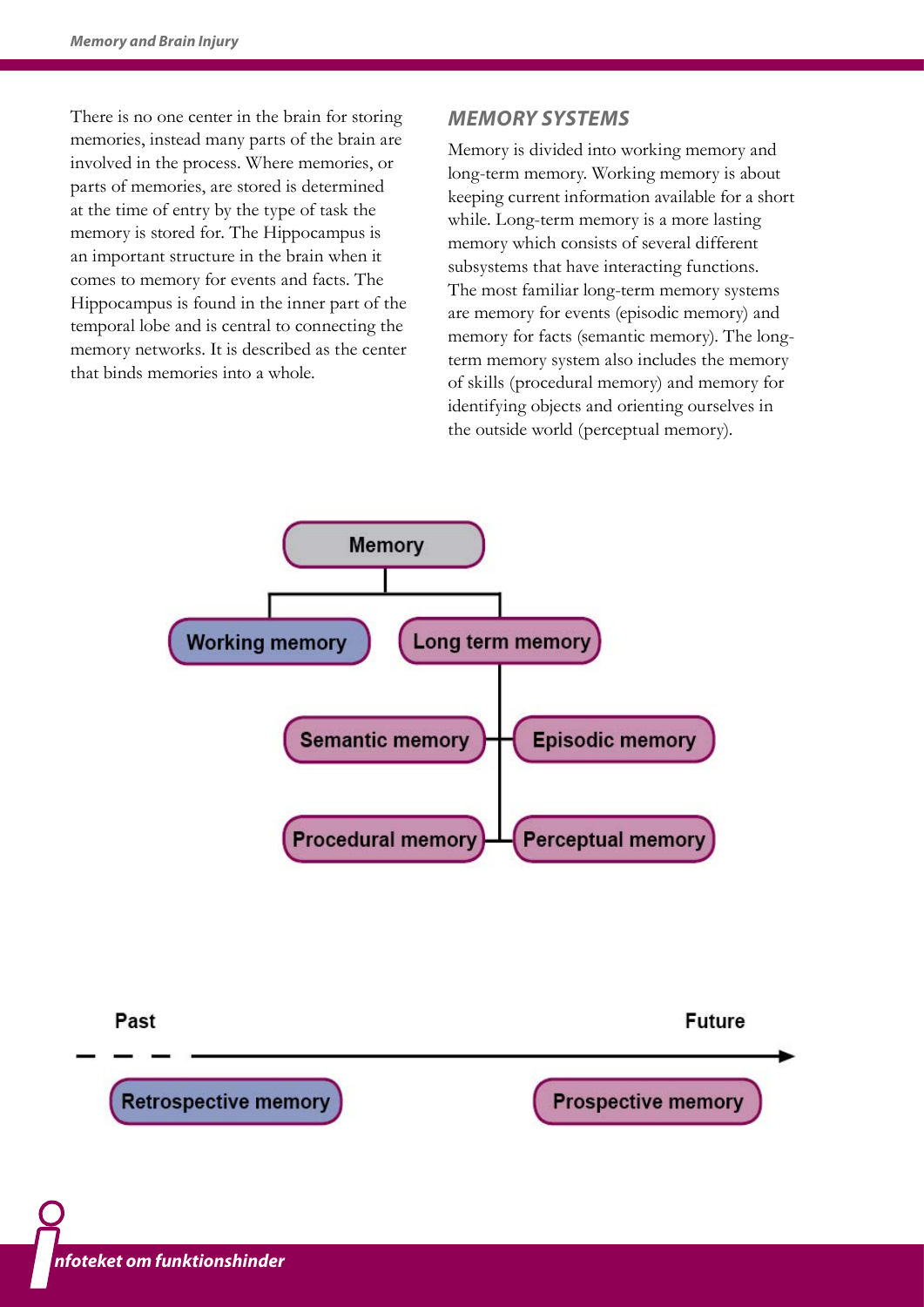### *TIME AXIS OF THE MEMORY*

Memory processes and stores what we have done or learnt earlier in life. Our memory also keeps track of what is happening in the present and what we are expected to do in the future.

#### *Retrospective memory*

Retrospective memory is about remembering what has happened in the past. It includes memories of personal experiences, knowledge we have acquired and skills we have learnt.

### *Prospective memory*

Prospective memory helps us keep in mind what we're going to do in the future, such as remembering to buy milk on the way home from work, turning the oven off or taking medicine. Prospective memory helps us perform a specific action at a certain time. For a person living with an acquired brain injury is it common to be dependent on others or to need compensatory strategies and aids to cope with everyday life if prospective memory is impaired. The prospective memory is also known as the planning memory.

# *MEMORY PROBLEMS*

Memory problems can affect everyday life. Some of the most common problems for people with memory impairment are that they:

- forget what they have been told
- forget names
- forget where they placed things
- get lost in known and unknown places
- forget to do important things
- forget if they did something or not
- ask the same question several times
- tell the same story several times

#### *CAUSES OF MEMORY PROBLEMS*

This text focuses on memory impairment after acquired brain injury. Acquired brain injury (ABI) means an injury to the brain that occurred after birth. The most common causes of ABI are trauma and stroke. Memory difficulties are one of the most common problems after an ABI. Memory problems can occur regardless of where the brain damage is located and can present in different ways. Generally, problems with working memory are more common than problems with long-term memory.

Memory is also affected by other medical conditions such as dementia, anxiety and depression. In addition to various medical conditions, there are other factors that impact on memory. Below are some factors that can be addressed to positively influence memory impairment.

Motivation: If we do not feel a sense of benefit or if we lack a connection to the information presented, the likelihood of remembering will decrease. Interest or motivation plays an important role in the ability to remember. Motivation can be interpreted as a reason for memory impairment when in fact; memory impairment is often caused by the direct damage to the brain. For example, the person with a brain injury might be told that he or she will perform better if they just try harder. If memory problems have occurred after brain injury, the solution is rarely to try more, but instead to gain a greater understanding of how memory works and find new ways to cope with their changes.

Stress and sleep: Stress is a state of increased psychological and physiological preparedness. It is the body's way of responding to internal or external factors (stressors) that are interpreted as threatening. Our body reacts with a stimulated immune system, elevated heart rate and respiratory rate, as well as increased blood pressure and muscle tension. In the short term, we can function better, but in the long term, the effects of stress will be negative.

*www.lul.se/infoteket*